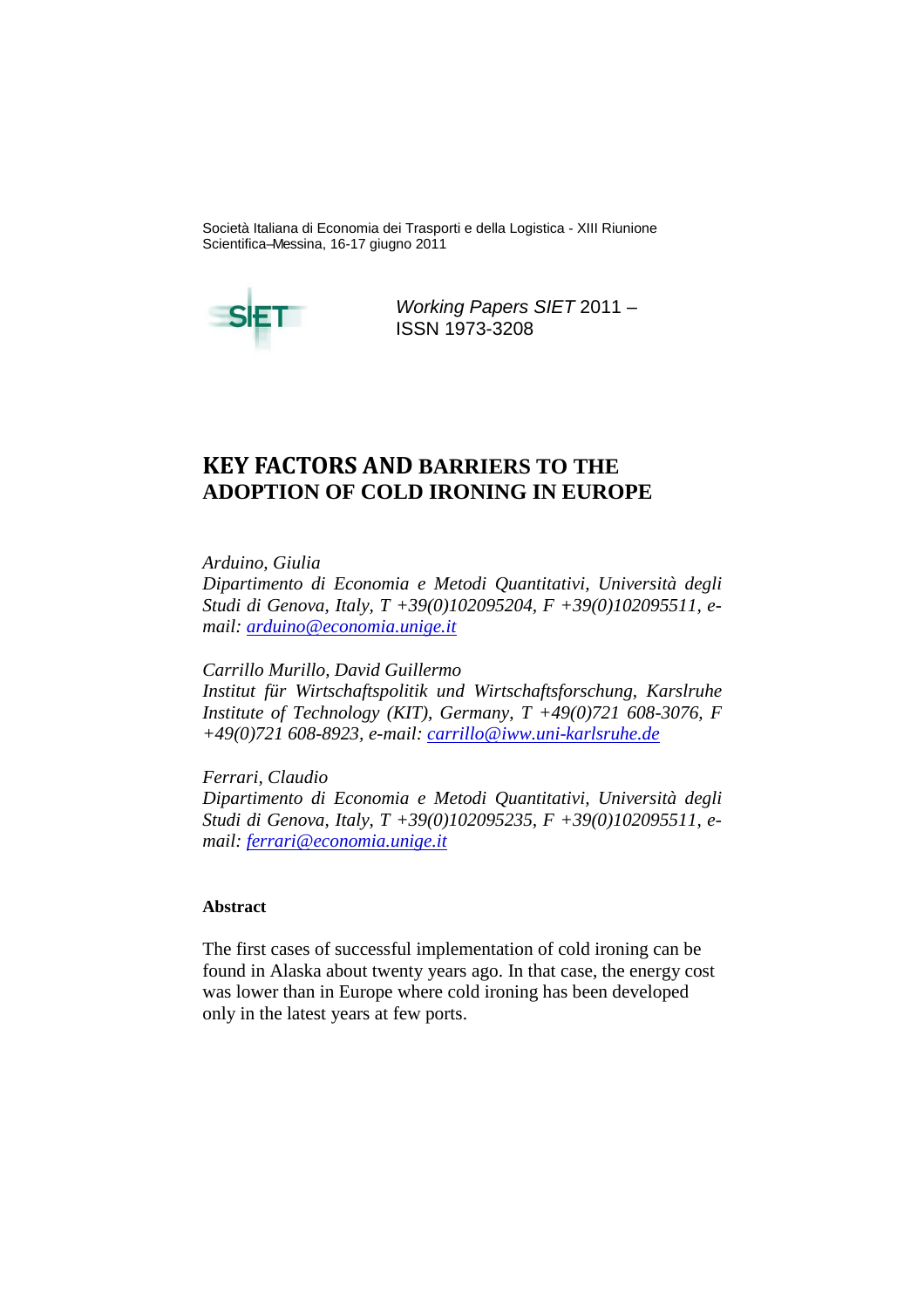The present paper investigates the innovative process of cold ironing at European level. Firstly, its recent development in Europe is documented as well as the main concern of its corresponding legislation. Then, the adoption of this initiative by the "green ports" concept is discussed. Secondly, the technical barriers, such as lack of standardization of electricity parameters are mentioned. And given that port electrical infrastructure needed onshore represents a huge investment that not all ports are financially able to do, the financial problematic is treated explicitly taking into account the cost of energy at ports (directly provided by electric centrals or converted) against the energy cost onboard. Finally, conclusions are drawn covering the main barriers confronted by this technology and the future premises of cold ironing at European ports considering the social and environmental benefits in terms of air and noise pollution.

**Keywords**: cold ironing, energy cost, technology barrier, European ports, environmental

## **1. Introduction**

Cold ironing is a process enabling a ship to turn off its engines while berthed and to plug into an onshore power source. The ship's power load is transferred to the shore-side power supply without a disruption of onboard services. This process allows emergency equipment, refrigeration, cooling, heating, lighting, and other equipment to receive continuous electrical power while the ship loads or unloads its cargo. Cold Ironing is also known as Shore Connection, On Shore Power Supply, Alternative Maritime Power Supply (AMP).

Cold ironing has been adopted in some ports around the world as a measure belonging to the "Green Ports" concept. This concept refers to a set of several measures aimed to achieve sustainability at ports, considering that a port not only meets all the environmental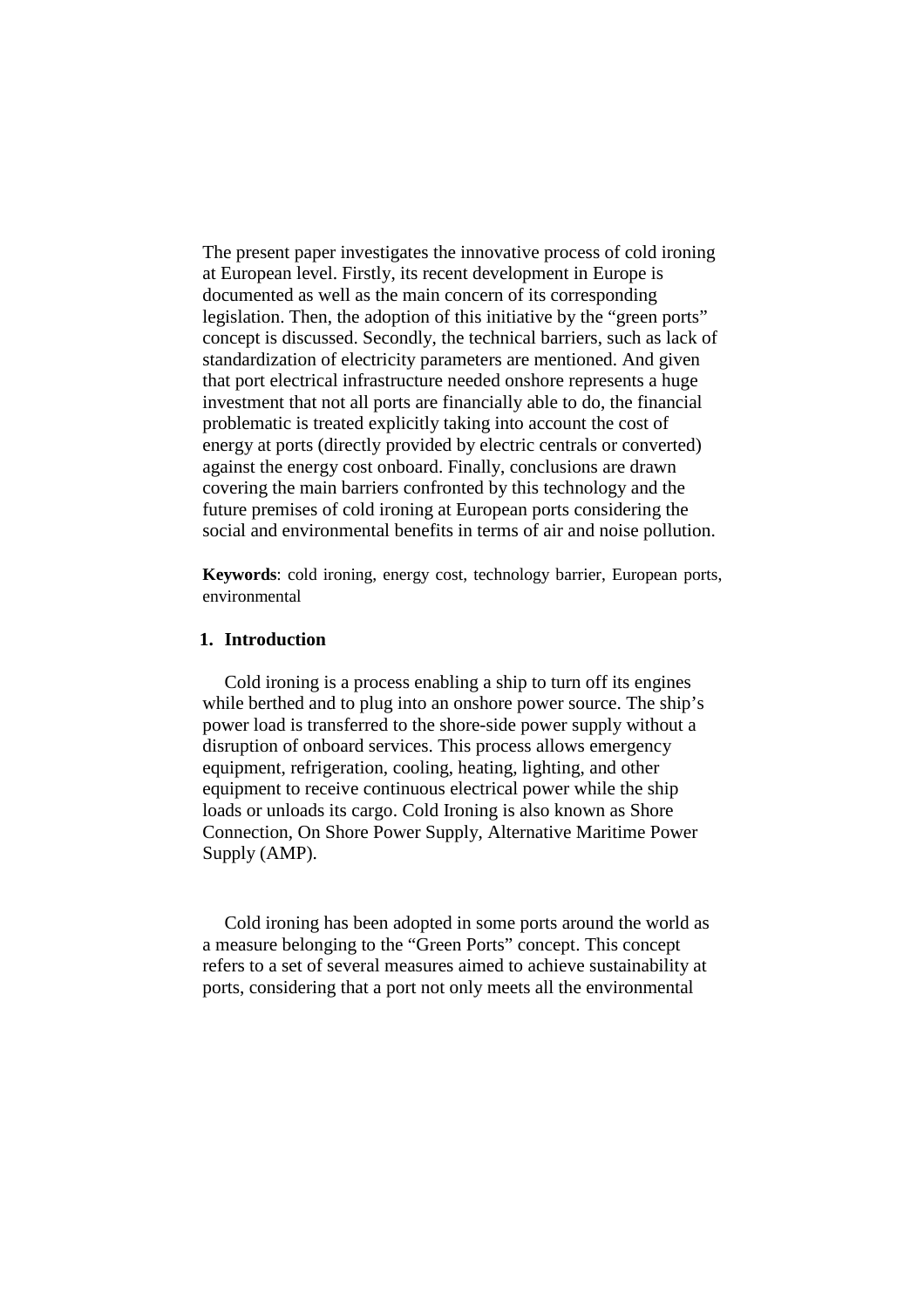standards in its daily operations, but also has a long-term plan for continuously improving its environmental performance.

Auxiliary engines run by ships in ports generate SOx, NOx, CO2 and particle discharge as well as noise and vibration. These pollutants cause negative health and environmental impact on the surrounding communities. Independent studies have found that cold ironing generates many environmental and social benefits, by reducing emissions from vessels docked in ports, so it can be considered a relevant part of "green ports".

Cold ironing can be considered a technological innovation as it is a relatively new technology providing electricity for large sea-going vessels and since there is only a limited amount of information available, this concept requires a full investigation. Moreover, it can be defined as a 'not yet a successful inititative' in terms of innovation. This is due to its recent development in Europe linked with a recent legislation, as well as the recent spread of the "green ports" concept in many EU ports. Therefore, cold ironing has been implemented only in few European ports, even if other port cities are currently planning to install shore power supply systems. In the next paragraphs there is a detailed explanation of the genesis of this innovation, its development in the EU, its current progress and trend, and the lessons to be learned.

The background of this innovation is examined, including the reasons for launching it, and its development since twenty years ago. The current system of cold ironing in Europe will then be summarised, followed by an analysis of the development process, including its impact and spread across the maritime transport sector at international level. The penultimate section of this paper provides the lessons that may be learned from the analysis of this innovative case. In the final part there is a section including the discussion and the last section draw some general conclusions.

## **2. Background and Development**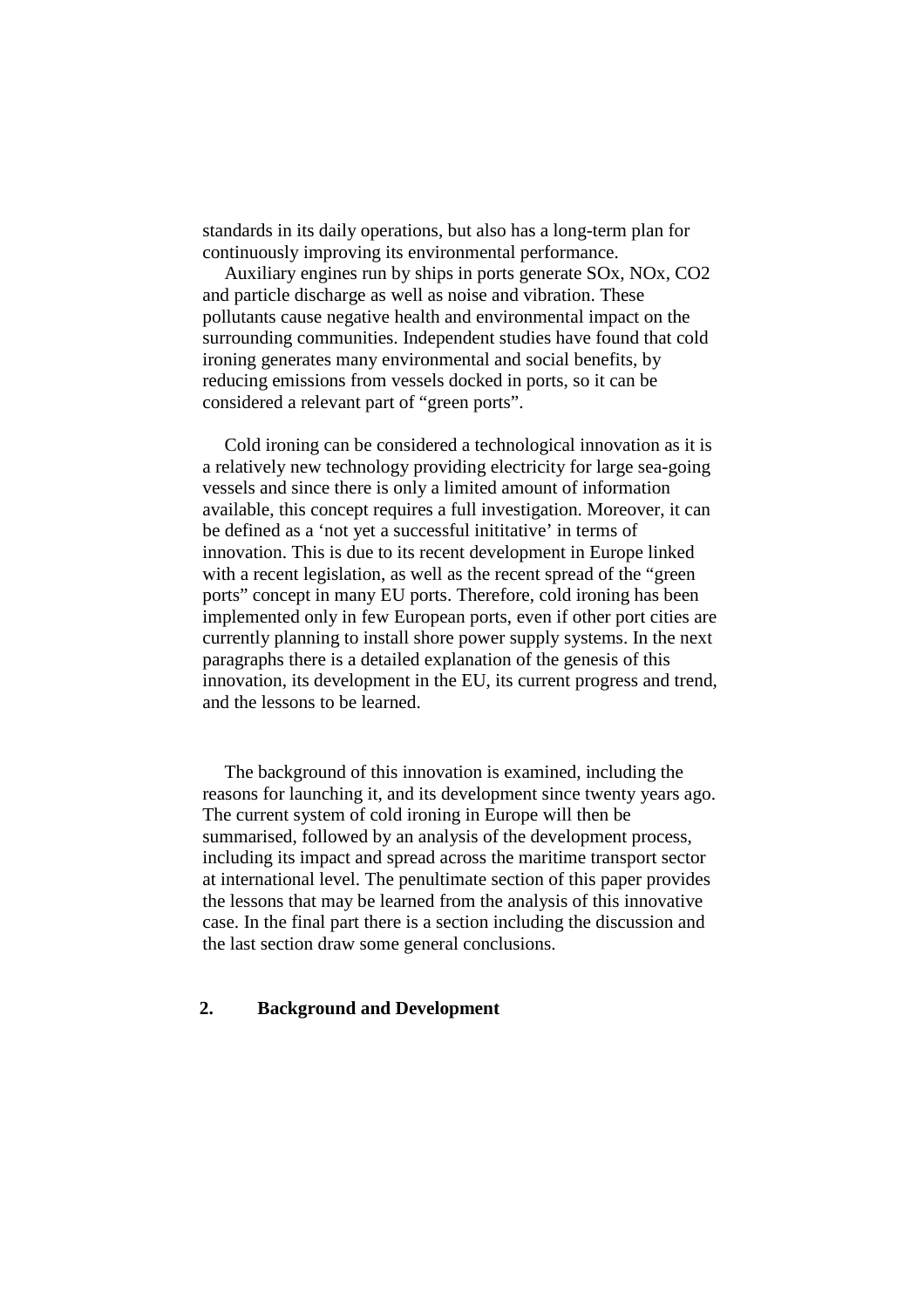Cold ironing is a shipping industry term that first came into use when all ships were equipped with coal-fired engines. When a ship tied up at port there was no necessity to continue to feed the fire and the iron engines would literally cool down, eventually going completely cold. From here derives the term "cold ironing".

Historically, ships were not submitted to emission controls and regulation and diesel engines were their main source of power. However, in the last 10 to 15 years the growing attention to sustainability at ports and protection of marine environment began to increase importance. Then, several studies demonstrated the contribution of ships to the total global emissions. Ships produce 2% of CO2, 10 to15% of nitrous oxides (NOx) and 6% of sulphur oxides (SOx) (ABB Marine, 2010). Further research indicates that 60,000 cardio-pulmonary mortalities are due to particulate matter from ship emissions (Corbett et al. 2007).

As a consequence, new environmental regulations were set-up by the International Maritime Organization (IMO) at a global level. In 2004, the MARPOL Convention (73/78) has placed limits on sulphur oxide (requiring use of  $\langle 4.5\%$  sulphur fuel by 2010, and its target is to reduce world maritime sulphur output to  $\langle 0.5\%$  by 2020) and nitrogen oxide emissions from ship exhaust and prohibited deliberate emissions of ozonedepleting substances. In 2005, EU Directive 2005/33/EC has limited the amount of sulphur to 0.1% in all marine fuel used while at berth for more than 2 hours in European ports, since 2010. In 2006 a new environmental EU recommendation came into: it is the EU Recommendation 2006/339/EG, destined to member countries to promote shore-side electricity facilities. The EC recommendation also called for the development of harmonized international standards and provided guidance on costs and benefits of connecting ships to the electricity grid.

## **3. State of the Art**

From a technical and operational viewpoint, cold ironing is a complex technological system made by the following elements. Electrical infrastructure at ports (engineered and integrated systems are required to fit all types of ports); electrical infrastructure on ships (retrofits or new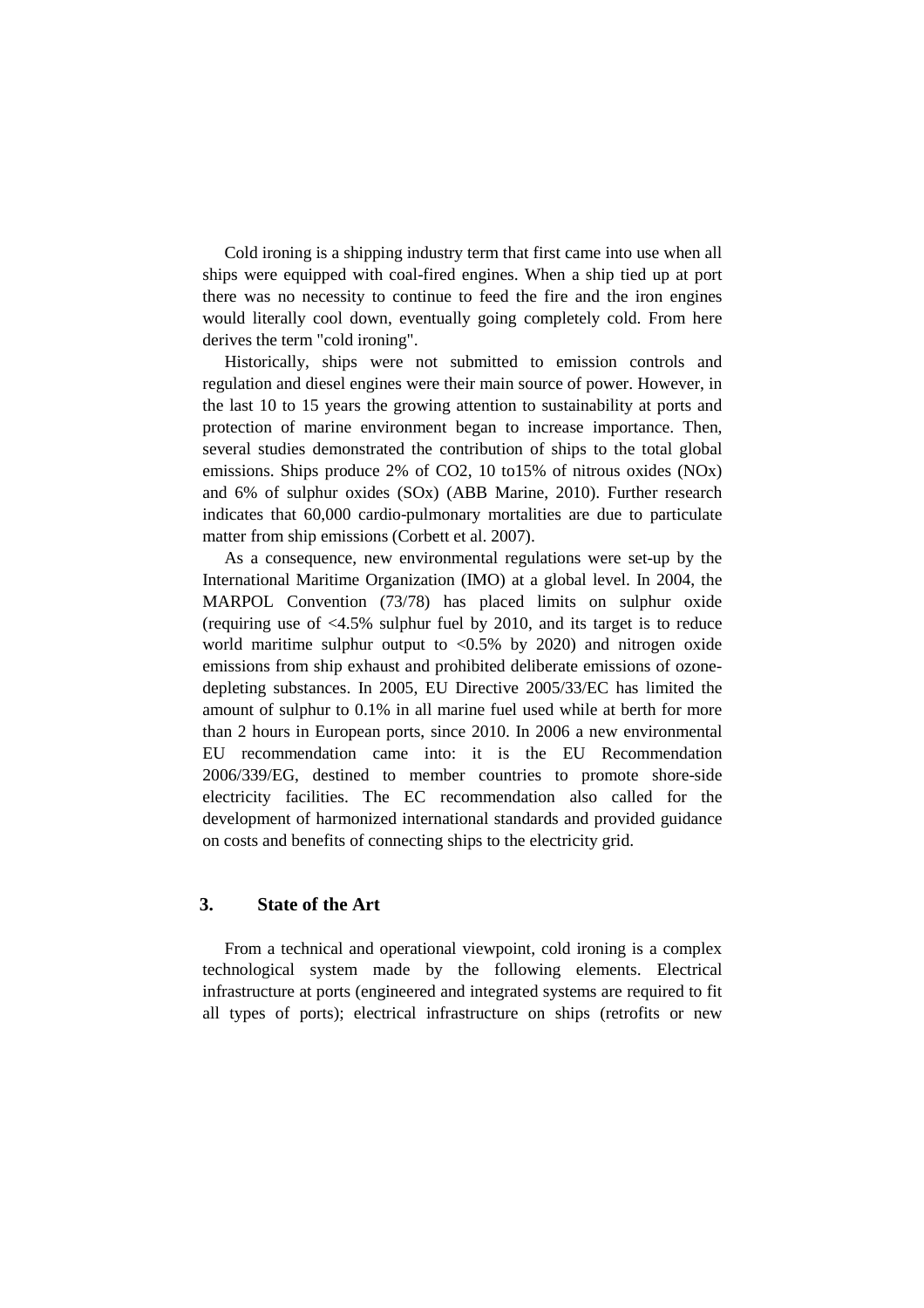builds); connection and control solutions to ensure personnel safety and seamless power transfer. In particular, a complete onboard system solution should include all power equipment necessary to connect the ship to a shore-side power point; all control equipment necessary to secure seamless automated power transfer of the ship load from the onboard power plant to the shore-side source and back. Furthermore, this integrated system needs to comply to new international standards including: High Voltage Shore Connection (HVSC) by IEC, ISO and IEEE, IEC 60092-510 edition1 IEC/ISO PAS.

Considering economic and financial aspects, it is important to underline that cold ironing is most effective and convenient for those vessels that call frequently at the same port and operate on dedicated routes, and for those that consume huge amounts of power and emit high levels of air pollutants when berthed. Typical vessel typologies include: ferries, cruise ships, containerships, LNG carriers and tankers.

Several ports around the world have already implemented shore-to-ship power including: Antwerp, Gothenburg, Lübeck, Zeebrugge, and Oulu in Europe; Los Angeles, Long Beach, Juneau, Vancouver and Seattle in the rest of the world. If considering the case of the Finnish port of Oulu, with a ship consuming 2000 kW, 7hrs each day, it has been calculated the following estimated annual cost savings with Shore Connection versus onboard electric power production (Fig. 1).

Other cities are currently planning to install shore power supply systems at their ports, such as Barcelona, Bremen, Busan, Copenhagen, Marseille, Civitavecchia, Rotterdam, Stockholm and Venice.

Among the most successful cases, there are the Ports of Los Angeles and Long Beach where cold ironing is a key element of the Clean Air Action Plan (CAAP) adopted by the two ports since 2005. As explained in a CAAP fact sheet, the plan indicates that "all major container cargo and cruise ship terminals at the ports would be equipped with shore-side electricity within five to ten years so that vessels can shut down their diesel-powered engines while at berth." Under this program, a shipping company has agreed to utilize shore power at the port for at least five years as part of its lease agreement. The port of Los Angeles has added an incentive program and will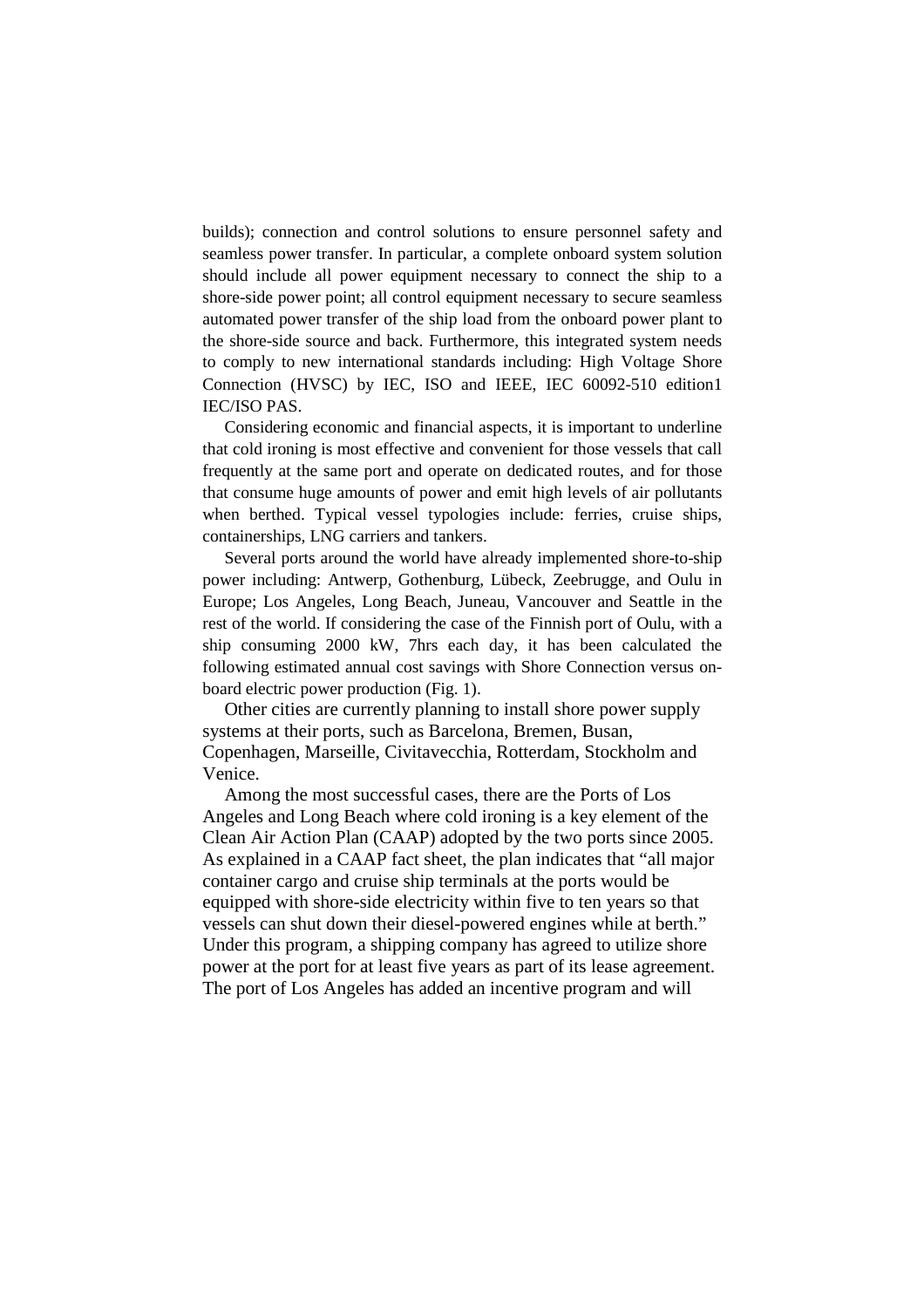provide up to \$810,000 to defray the cost of adding shore-power to a ship.



*Fig. 1: Annual operational cost savings using cold ironing at Oulu. Source: ABB Marine, 2010.* 

The main benefits generated by the application of cold ironing are social and environmental. Firstly, if this innovative technology is implemented properly, it can contribute to air quality improvement. The use of cold ironing could lead to a significant reduction in CO2 emissions, most notably in Japan, UK, and Italy (Hall 2010). Indeed cold ironing system, due to the higher efficiency and to the "limiting emissions facilities" in lower plants, permits to save more than 30% of CO2 emissions and more than 95% of nitrogen oxygen and particulate. It has been demonstrated that, in 10 hours of stop of a cruise ship, its emissions drop from 72.2 to 50.1 tonnes of CO2, from 1.47 to 0.04 tonnes of nitrogen oxide, and from 1.23 to 0.04 tonnes of sulphur oxide. This system also allows to reduce noise pollution. Other positive impacts are better onboard comfort while in port, green profiling for ship owners and customers, and also reduced lifecycle cost by reduced fuel consumption and maintenance cost.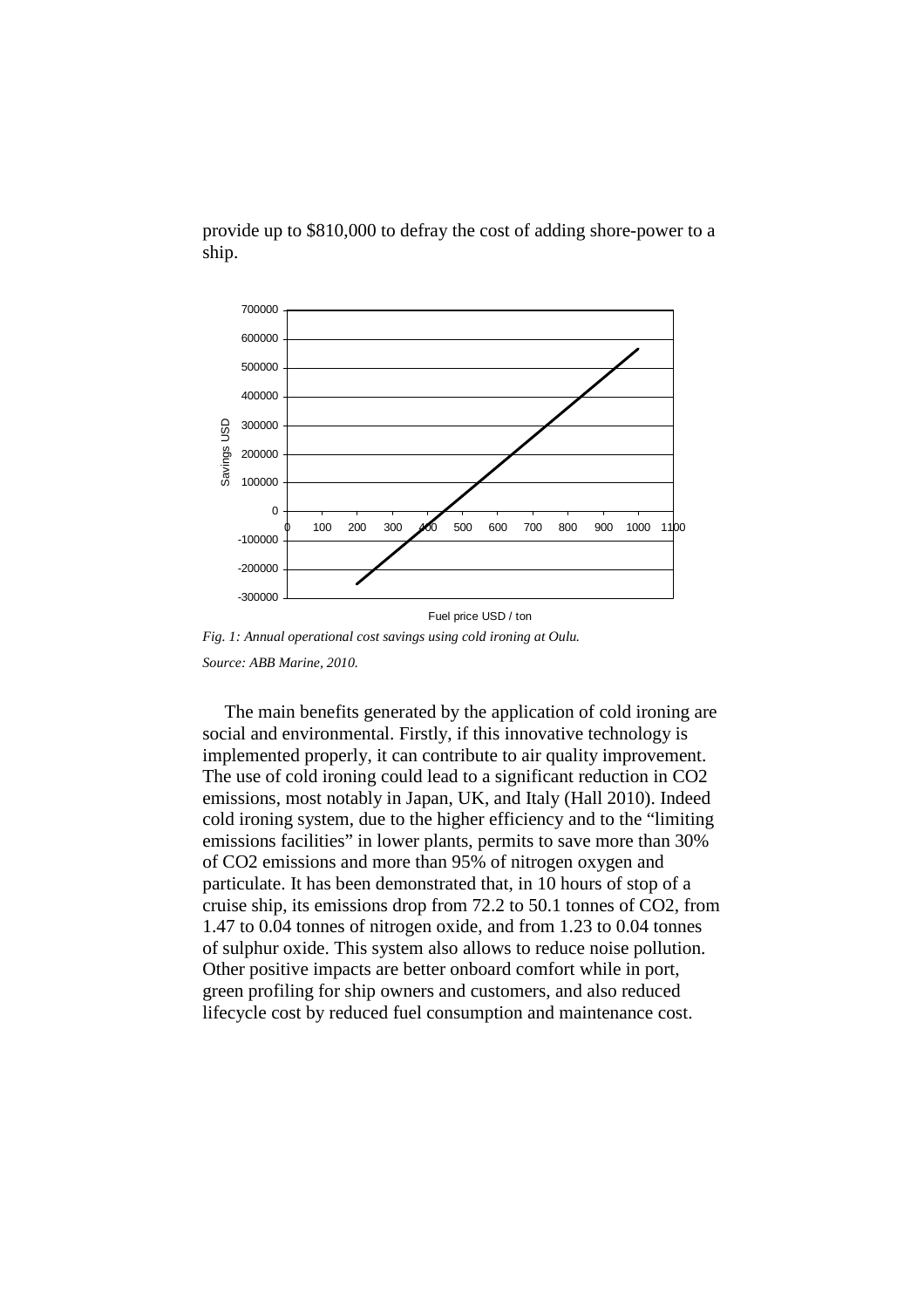## **4. Analysis/Discussion**

The first case of successful implementation of cold ironing can be found in Alaska about twenty years ago. The success here is mainly due to an economic factor: the cost of energy. In contrast to the price of fuel, quite consistent worldwide, the price of electricity can vary a lot accordingly to local circumstances. In Alaska the energy cost is lower than in Europe due to the huge availability of energy. It amounts about to USD 0.05 per kilowatt-hour (Sassi 2010). Also in California the energy cost is lower than in Europe, equal to USD 0.11 per kW-hr (Sisson and Mc Bride 2010).

 Therefore, the cost of electric energy represents a first barrier to the spread of cold ironing in Europe. However, cold ironing could represent a cheaper solution in certain cases if compared with vessels switching to marine distillate (MDO) while in port as required by many local regulations (MDO burns cleaner than bunker fuel, but it is about twice expensive). If a vessel calling in California is charged at the commercial rate of USD 0.11 per kW-hr, the bill for a 24-hour call drawing 1,600 kW will be USD 4,200, less than half the price of burning MDO onboard (Sisson and Mc Bride 2010).

 One other barrier can be found in cold ironing infrastructure at marine terminals. They require extra electrical capacity, conduits, and the "plug" infrastructure that will accept power cables from a vessel. A large container ship usually requires approximately 1,600 kilowatts (kW) of power while at berth, but the power requirements can differ substantially, depending on the size of the vessel and the number of refrigerated containers on board (Sisson and Mc Bride 2010). Port electrical infrastructure equipped for cold ironing costs more than a conventional terminal, and it represents an investment that not all ports are disposal or able to do. A possible solution to incentive ports to invest in this new technology could be the use of emission reduction credits: they could help offset this expense and provide short term incentives.

 Initially cold ironing for containerships at the port of Los Angeles was realised using a barge to deliver the power, while in the last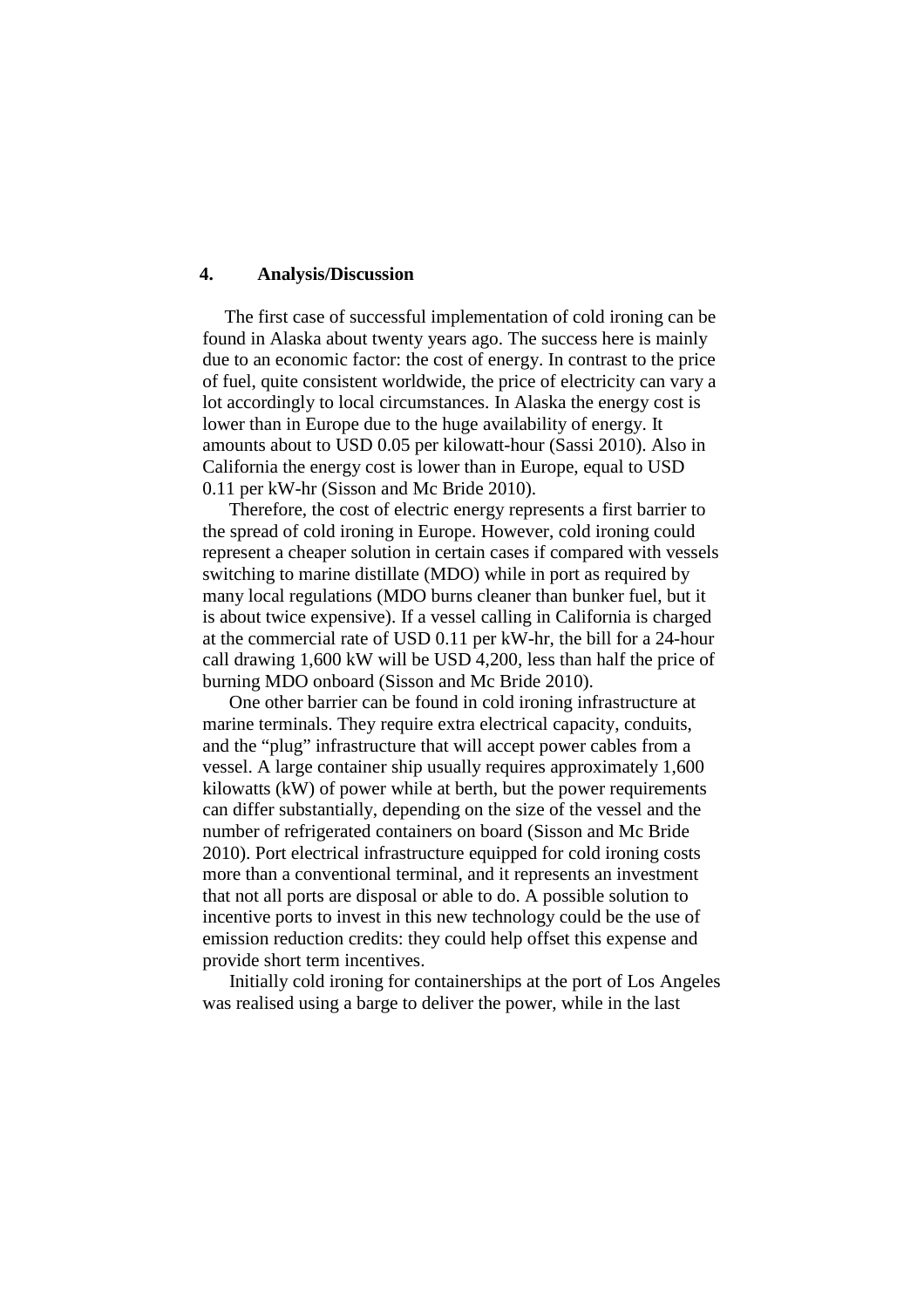years new permanent shore-side power has been built. The total cost of constructing the shore-side infrastructure, and the cost of retrofitting the vessels calling at the berth have been estimated for LA ports by Sisson and Mc Bride in 2010. These extra costs will differ considerably by location; their analysis uses US\$1.5 million per berth for the shore-side infrastructure (based on recent documented costs for a cruise ship installation in Seattle). Assuming a 30-year design life and applying a six per cent interest rate, this translates into a shore-side construction cost equivalent to US\$110,000 per year per berth. The vessels calling at the berth will also need to be equipped with the required electrical infrastructure. Assuming that five vessels are required to provide a weekly trans-Pacific service, at a cost of US\$400,000 per vessel, or US\$ 2 million for the fleet of five. With a 20-year vessel design life and six per cent interest, this equates to an annual cost of US\$170,000 for vessel modifications to a fleet of five vessels. Adding this to the shore-side infrastructure cost, yields a total annual construction cost per berth of US\$280,000.

 A further barrier is represented by some technical problems concerning lack of standardisation. This concerns compatibility of electricity parameters: ships, built in different international yards, have no uniform voltage and frequency requirement. Some ships use 220 volts at 50 Hz, some at 60 Hz, others use 110 volts. Primary distribution voltage can vary from 440 volts to 11 kilovolts. Load requirement varies from ship to ship – ranges from a few hundred kW in case of car carriers to a dozen or more MW in case of passenger ships or reefer ships. Connectors and cables are not internationally standardised, though work has progressed in this direction. There are other legal implications to outsourcing primary power source (Pawanexh 2009).

 One further barrier may be found in the lack of legislation and regulations: the spread of cold ironing at the ports of Los Angeles and Long Beach is a consequence of a stricter legislation (in comparison to Europe), including the MEPC 59/6/5, a joint proposal from USA and Canada to IMO to designate an Emission Control Area (ECA) for specific portions of U.S. and Canadian coastal waters.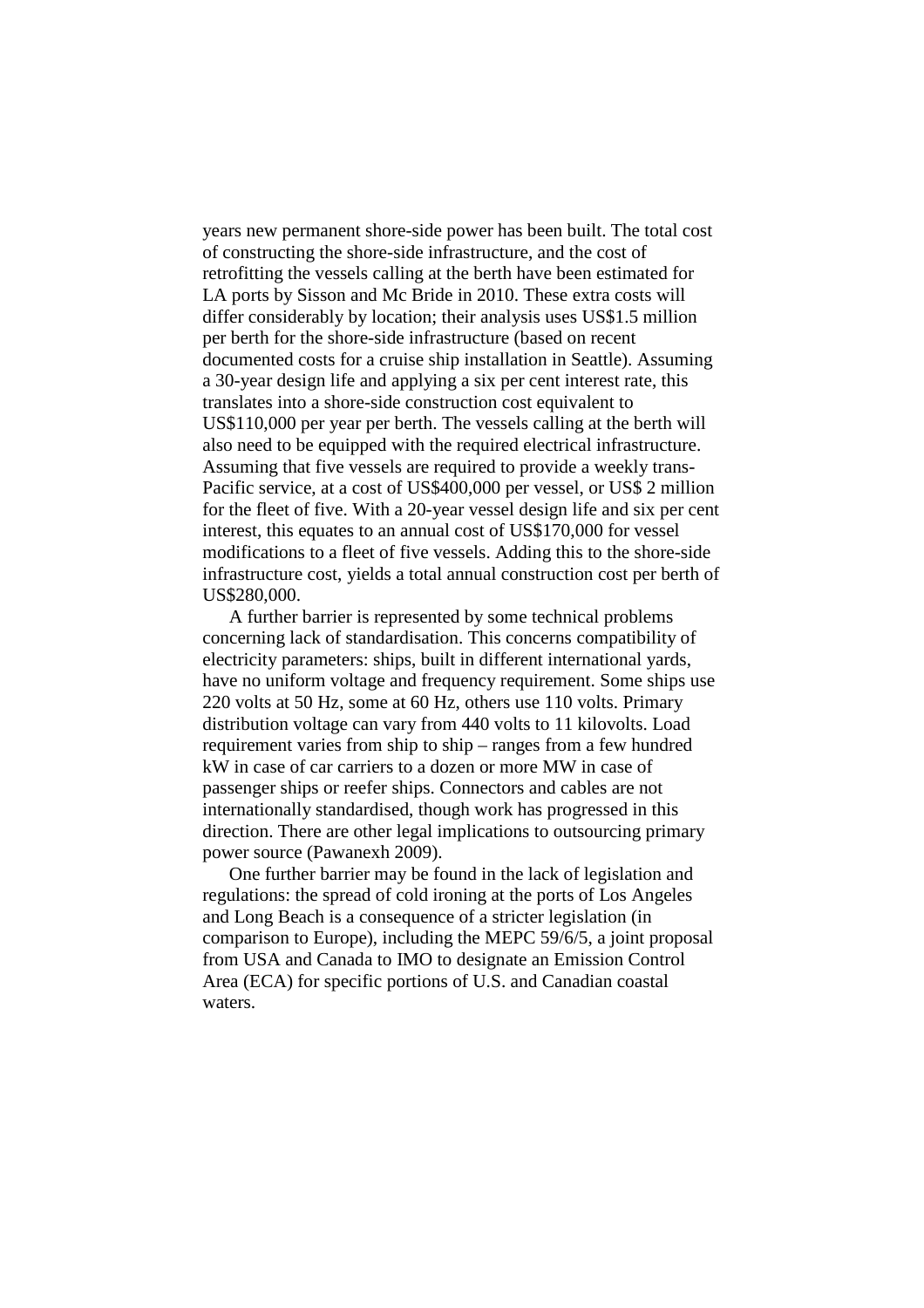Finally, a possible barrier to the spread of cold ironing systems may derive from the adoption of innovative engines and innovative fueling systems such as the LNG propelled ships.

# **5. Lessons to be Learned**

Cold ironing can be evaluated as "not yet a success" due to its recent development in Europe and to its recent legislation environmentally oriented. However, this technology has been successfully implemented outside Europe, in Alaska and California, meaning that there is the possibility that cold ironing would become a practice concerning also European ports.

The presence of many barriers limits the spread of cold ironing at European ports. Barriers are mainly financial and economics, related to the energy cost and infrastructure cost at terminals.

 Cold ironing could be implemented with success if European legislation will lead towards the compulsory adoption of new standardized technologies as measures of Green Ports (such as cold ironing, LNG, etc.) in order to achieve emission reductions at ports.

### **6. Summary and Conclusions**

The analysis reveals that the new technology called cold ironing has been successfully implemented in Alaska and California ports. However, it could be not classified as a success in Europe due to its scarce implementation. Indeed there is still the presence of several barriers such as the costs (energy cost and infrastructure cost), the lack of standardisation for the equipment, and the lack of European legislation.

 There are three main conclusions that may be drawn from the analysis and discussion of cold ironing, an innovative technology come into force about 20 years ago and still in the phase of growth and development worldwide.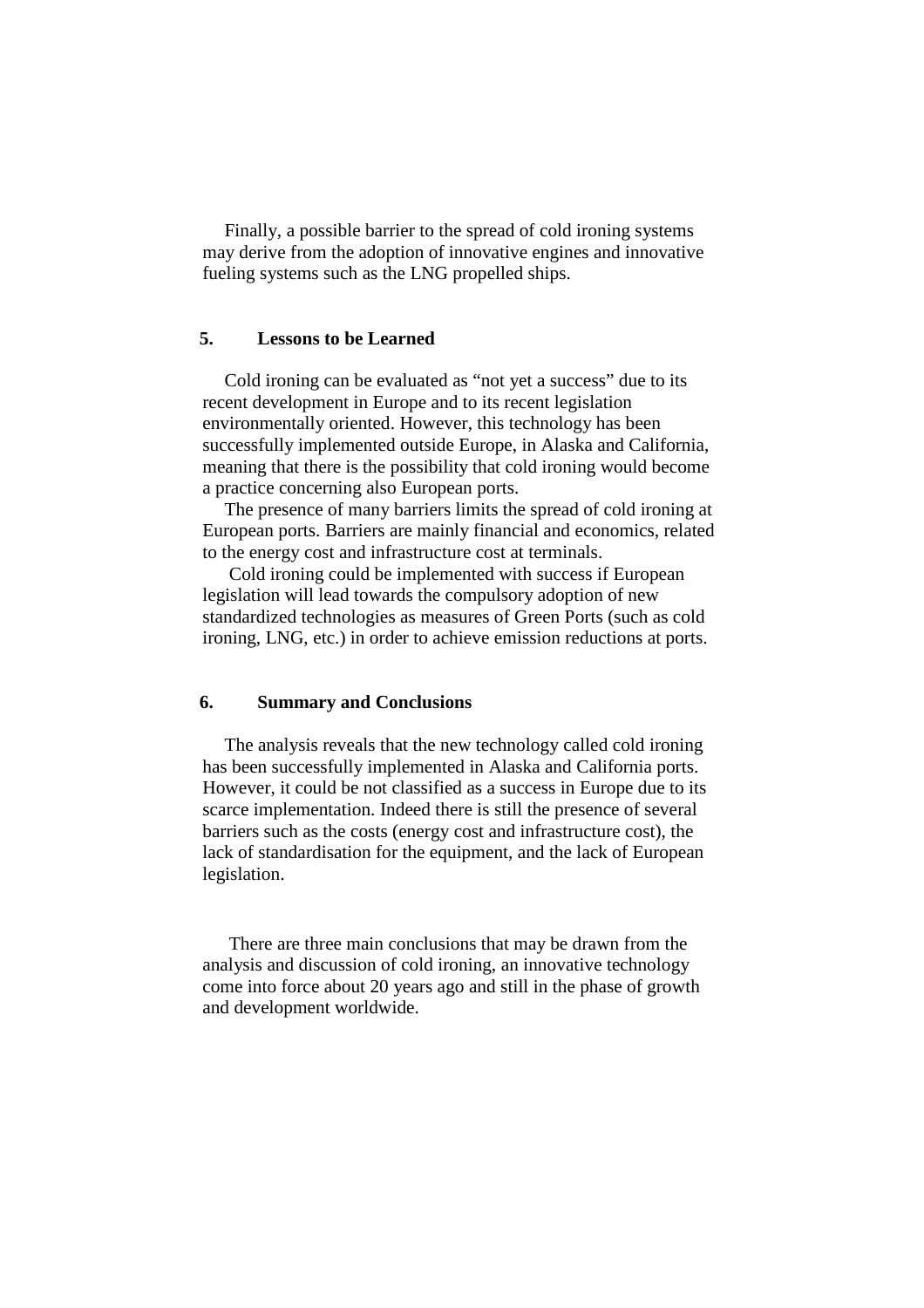First, it is clear the role played by legislation in California in the spread of this innovation, as its main ports have been obliged to adopt new measures such as cold ironing to reduce air and noise emissions at ports.

 Second, another relevant element contributing to the development of cold ironing is the cost of electricity that in Europe is higher than in Alaska and California. Also the cost of port infrastructure represents a strong barrier to the adoption of cold ironing.

 Third, the current level of pollution in Europe should incentive the spread of Green Ports and cold ironing if considering their environmental benefits. If nothing will be done, air pollutants emitted from ships in the EU will exceed all combined land-based sources by 2020.